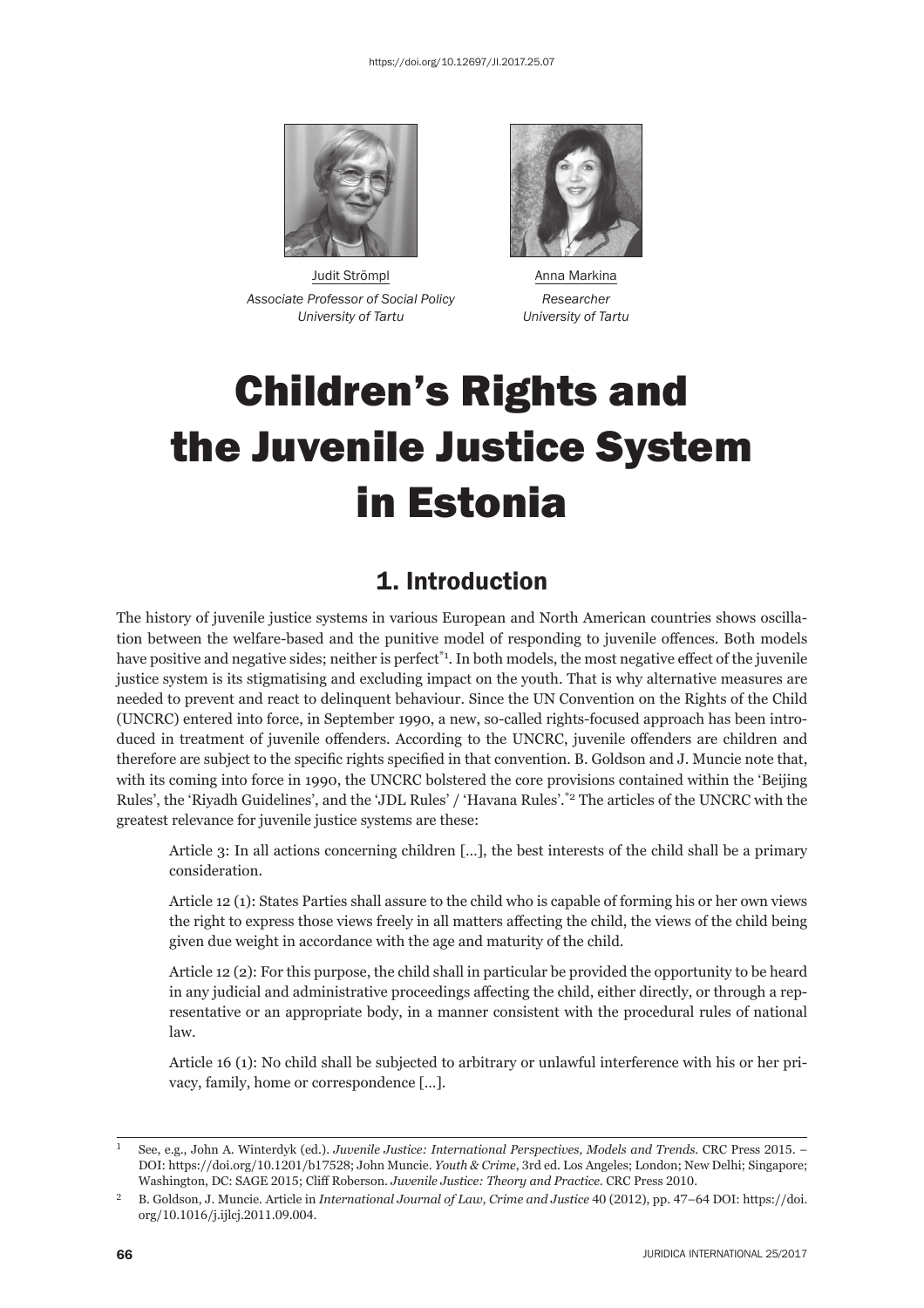Article 37(a): No child shall be subjected to torture or other cruel, inhuman or degrading treatment or punishment. […]

Article 37(b): No child shall be deprived of his or her liberty unlawfully or arbitrarily. The arrest, detention or imprisonment of a child shall be in conformity with the law and shall be used only as a measure of last resort and for the shortest appropriate period of time;

Article 37(c): Every child deprived of liberty shall be treated with humanity and respect for the inherent dignity of the human person, and in a manner which takes into account the needs of persons of his or her age. In particular, every child deprived of liberty shall be separated from adults unless it is considered in the child's best interest not to do so […]

Article 37(d): Every child deprived of his or her liberty shall have the right to prompt access to legal and other appropriate assistance, as well as the right to challenge the legality of the deprivation of his or her liberty before a court or other competent, independent and impartial authority, and to a prompt decision on any such action.

Article 40 (1): States Parties recognize the right of every child alleged as, accused of, or recognized as having infringed the penal law to be treated in a manner consistent with the promotion of the child's sense of dignity and worth, which reinforces the child's respect for the human rights and fundamental freedoms of others and which takes into account the child's age and the desirability of promoting the child's reintegration and the child's assuming a constructive role in society.

Article 40 (3): States Parties shall seek to promote the establishment of laws, procedures, authorities and institutions specifically applicable to children alleged as, accused of, or recognized as having infringed the penal law, and, in particular:

- (a) The establishment of a minimum age below which children shall be presumed not to have the capacity to infringe the penal law;
- (b) Whenever appropriate and desirable, measures for dealing with such children without resorting to judicial proceedings, providing that human rights and legal safeguards are fully respected.<sup>\*3</sup>

Two important legal documents in provision of foundations for juvenile justice based on the rights of a child are those titled 'European Rules for Juvenile Offenders Subject to Sanctions or Measures' (Council of Europe, 2009) and 'Guidelines for Child Friendly Justice' (Council of Europe, 2010), adopted by the Committee of Ministers. In addition, the *Handbook on European Law Relating to the Rights of the Child*\*4, jointly prepared by the European Union Agency for Fundamental Rights (FRA) and the Council of Europe, together with the Registry of the European Court of Human Rights, provides a useful framework for the European law for developing child-friendly justice and protection of those offenders who have not reached the age of majority from ill treatment. Collectively, the United Nations and Council of Europe human-rights standards, treaties, rules, conventions, and guidelines offer a solid base for globalised human-rights-compliant and child-friendly juvenile justice.\*5

However, as Goldson and Muncie note, 'the UNCRC is ultimately permissive and breach attracts no formal sanction. In this sense, it may be the most ratified of all international human rights instruments but it also appears to be the most violated, particularly with regard to juvenile justice and, moreover, such violations occur within a context of relative impunity'.\*6 To some extent, the problems with application of rights-based and child-friendly juvenile justice are related to differences in definition and in interpretation of the UNCRC articles. Special attention is needed when the rights of a child deprived of liberty are at issue. Research demonstrates that deprivation of liberty and any kind of isolation of a child from his or her natural environment have a serious negative impact on the development of that child and stand in contradiction to the principle of the best interests of the child\*7. Well-being at any stage in a child's life supports his or her development and,

<sup>&</sup>lt;sup>3</sup> United Nations General Assembly, 1989. United Nations Convention on the Rights of the Child. New York: United Nations.

<sup>&</sup>lt;sup>4</sup> See Chapter 11, 'Children's rights within criminal justice and alternative (non-judicial) proceedings', pp. 195–211.

<sup>&</sup>lt;sup>5</sup> B. Goldson, J. Muncie (see Note 2), p. 50.

<sup>&</sup>lt;sup>6</sup> *Ibid.*, pp. 51-52.

J. Dmitrieva et al. Arrested development: The effects of incarceration on the development of psychosocial maturity. - *Development and Psychopathology* 24 (2012), pp. 1073-1090. - DOI: http://dx.doi.org/10.1017/S0954579412000545; G. Gaes, S.D. Camp. Unintended consequences: Experimental evidence for the criminogenic effect of prison security level placement on post-release recidivism. - *Journal of Experimental Criminology* 5 (2009) / 2, pp. 139-162. DOI: http://dx.doi.org/10.1007/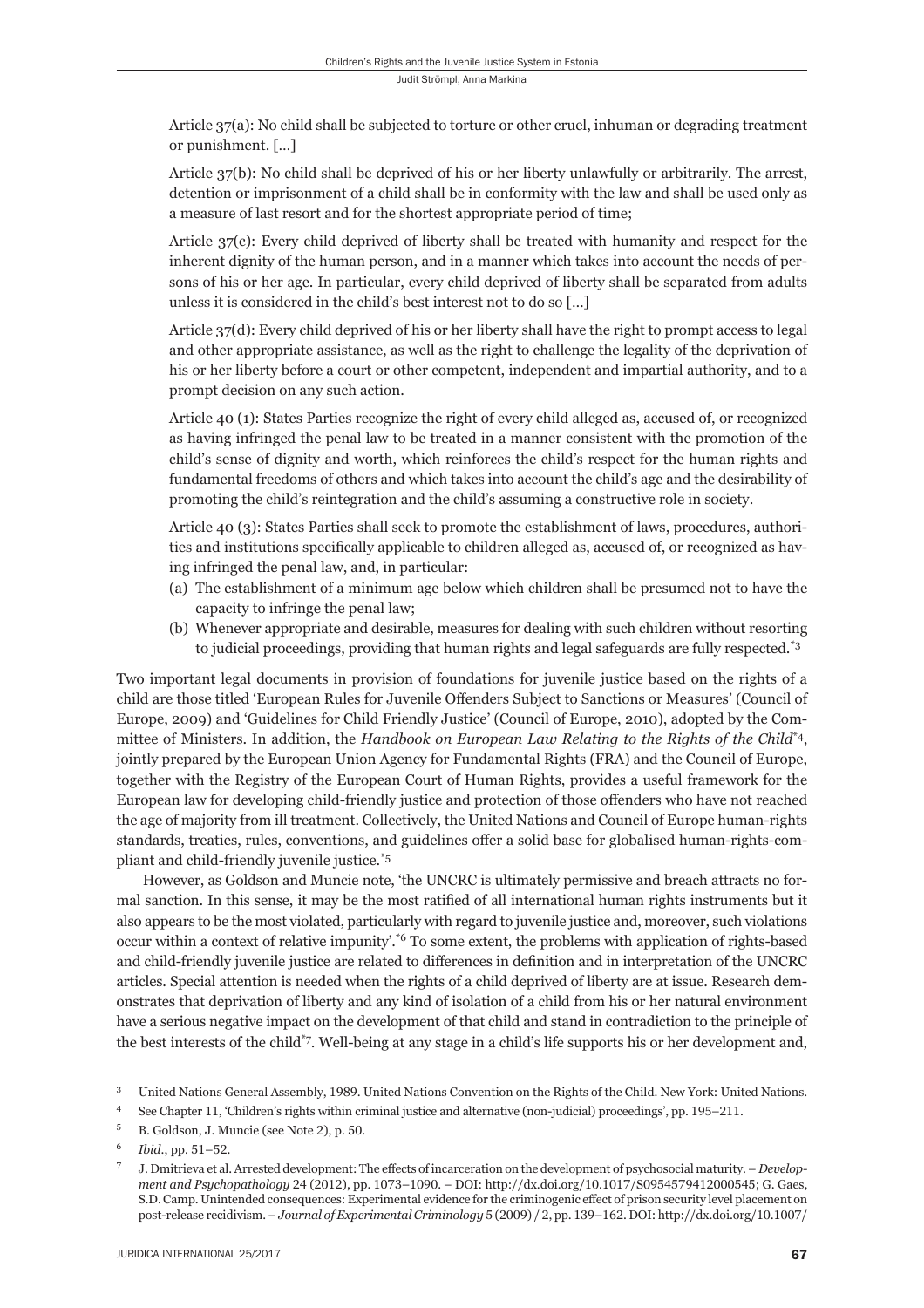thereby, future well-being\*8. More than 25 years of visits of the European Committee for the Prevention of Torture and Inhuman or Degrading Treatment or Punishment (CPT) to the places of their detention shows that children deprived of their liberty are at higher risk of ill treatment than adult offenders are<sup>\*9</sup>. Beside pointing to negative effects on a child's development on personal level, evidence from research shows that incarceration has little positive effect in terms of reducing crime (see Mulvey 2011<sup>\*10</sup>; Myers 2003<sup>\*11</sup>). Statistics indicate that 70–80% of young people are re-arrested within three years once they have been incarceration (Mendel 2011\*12).

When children are placed in detention, they should benefit from special rights and guarantees. International legal acts and regulations include several mechanisms (e.g., national and international monitoring of detention locations and the right of inmates to present complaints) and provide for special training for practitioners working with young offenders, all supposed to prevent ill treatment in the juvenile justice system. Wouter Vandenhole emphasises the 'three "P"s' as central rights of the child in a juvenile justice system – the right to protection, to provision, and to participation $*_{13}$ . The aim with this paper is to give an overview of the situation of how well the rights of Estonian children in detention are honoured and what main tendencies are present in everyday practice. The results presented are based on findings from two international action research projects.

### 2. Juvenile justice in Estonia

With regard to the years since the country regained independence, the building of, and reforms to, the juvenile justice system in Estonia could be characterised as oscillating between adult-like punishment in cases of serious crime and soft response plus rehabilitation in cases of mundane ('light') crime. There are neither special juvenile courts nor family courts – these criminal cases are processed in the general court system. The Estonian Penal Code, the Code of Criminal Procedure, and the Imprisonment Act regulate the detention of children. The only legal act specific to juvenile justice is the Juvenile Sanctions Act (JSA) (which came into force on 1 September 1998), which regulates, among other elements, the function of juvenile committees – an alternative, non-juridical organ dealing with young offenders. Juvenile committees are formed by county governors and work within the limits of local cities or rural municipalities. Members of these committees are experts in the areas of education, social welfare and health care, police operations, and probation. A secretary of the committee is employed and paid by the local government.\*14 The aim with the JSA and juvenile committees is to keep minors out of criminal proceedings as long as possible, and the entire system is built as an alternative to detention that can be applied in response to unlawful activity of children. If the seriousness of the case and the particulars of the child offender (age, psychosocial characteristics, family background, etc.) so dictate, the court may direct the minor's case to a juvenile committee. However, nearly 20 years of juvenile committees' work experience revealed this mechanism's weak capability to help

s11292-009-9070-z; B. Holman et al. *The Dangers of Detention: The Impact of Incarcerating Youth in Detention and Other Secure Congregate Facilities.* Baltimore: Annie E Casey Foundation 2006; S. Koffman et al. Impact of a comprehensive whole child intervention and prevention program among youths at risk of gang involvement and other forms of delinquency. – *Children & Schools* 31 (2009) / 4, pp. 239–245. – DOI: https://doi.org/10.1093/cs/31.4.239; I. Lambie, I. Randell. The impact of incarceration on juvenile offenders. – *Clinical Psychology Review* 33 (2013), pp. 448–459. – DOI: http://dx.doi. org/ɲɱ.ɲɱɲɷ/j.cpr.ɳɱɲɴ.ɱɲ.ɱɱɸ; R.A. Mendel. *No Place for Kids: The Case for Reducing Juvenile Incarceration.* Baltimore: Annie E. Casey Foundation 2011 (available at http://www.aecf.org/m/resourcedoc/aecf-NoPlaceForKidsFullReport-2011. pdf, most recently accessed on 12 March 2017).

For discussion of the connections among general human rights, the present well-being of the child in the here and now, and future well-being, see Tom D. Campbell. The rights of the minor: As person, as child, as juvenile, as future adult. – *International Journal of Law and the Family* 6 (1992), pp. 1–23. – DOI: https://doi.org/10.1093/lawfam/6.1.1.

See I. Lambie, I. Randell (see Note 7), pp. 452-453.

<sup>&</sup>lt;sup>10</sup> E.P. Mulvey et al. An examination in dynamic risk of offending over time among serious juvenile offenders. – *Journal of Criminal Justice* 45 (2016), pp. 48-53. – DOI: https://doi.org/10.1016/j.jcrimjus.2016.02.008.

ɲɲ D.L. Myers. The recidivism of violent youths in juvenile and adult court: A consideration of selection bias. *Youth Violence and Juvenile Justice* 1 (2003) / 1, pp. 79-101. – DOI: http://dx.doi.org/10.1177/1541204002238365.

 $12$  R.A. Mendel (see Note 7).

ɲɴ W. Vandenhole. Children's rights from a legal perspective: Children's rights law. – Wouter Vandenhole et al. (eds), *Routledge International Handbook of Children's Rights Studies. London, New York: Routledge 2015, pp. 27-42. – DOI: https://doi.* org/10.4324/9781315769530.

 $14$  JSA, §12 (2).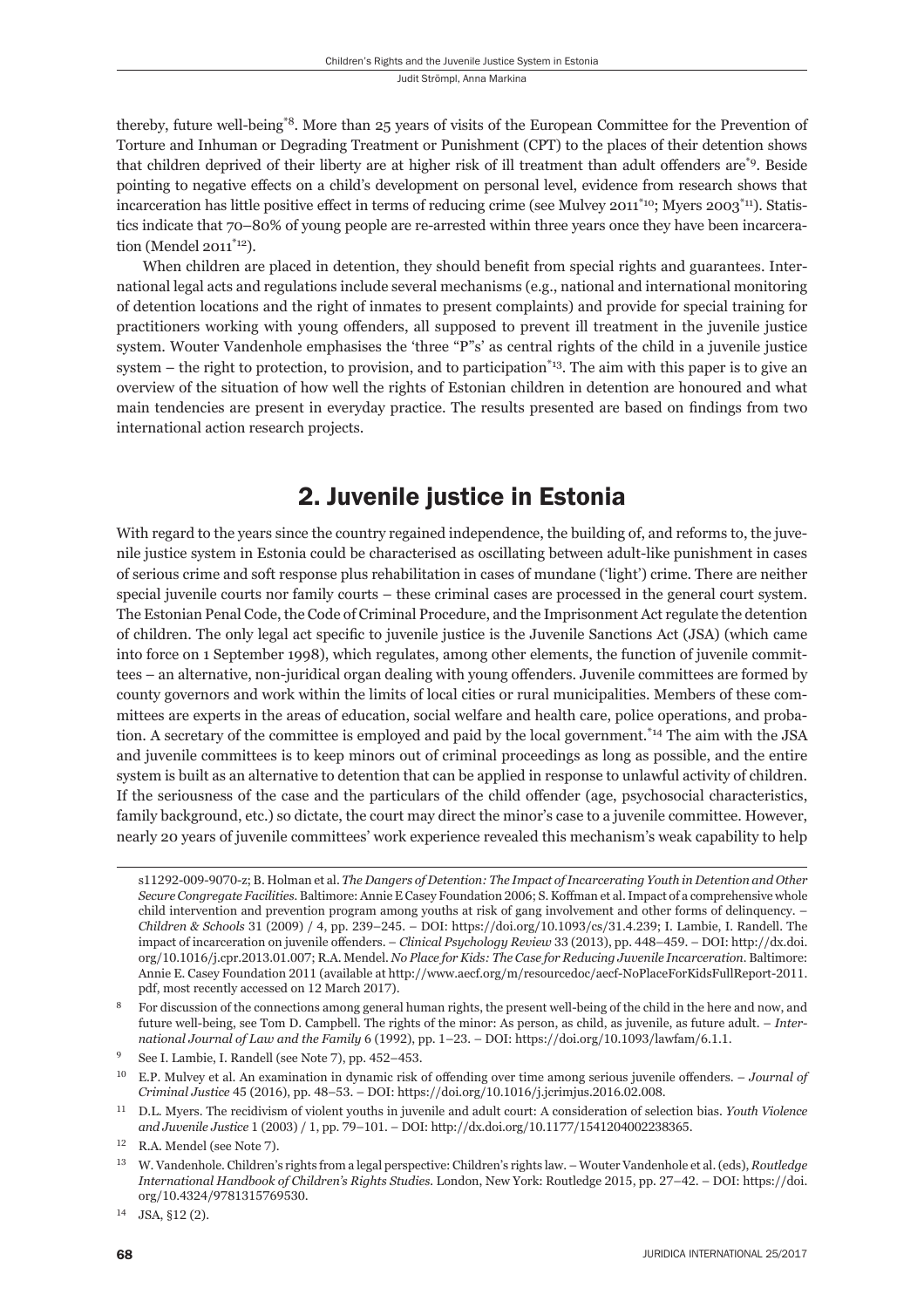young offenders keep away from crime.<sup>\*15</sup> Therefore, the whole legal framework of juvenile justice is now undergoing reorganisation, and according to the development plan, everything connected with children's life should belong to the realm of child protection\*16.

Juvenile crime has decreased considerably within the last 10 years: from 2,056 young offenders (263) per 10,000 members of the population in the relevant age band) in 2006 to 541 (114 per 10,000) in 2016\*17. The number of adolescent prisoners too declined: in 2006, there were 89 minors in prison, while there were 29 in 2016 (16 convicted and 13 on remand). In August 2014, when the research considered below took place, there were 36 adolescents in Estonian prisons. Also, the number of residents of closed-type special schools fell over the last decade: in 2005, there were 143 pupils at these special schools, and the equivalent number for 2012 was  $67^{\text{*}}18$ .

#### 3. Action grants

Starting in 2014, the authors participated in two projects under action grants financed by the EC. Both projects were led by Defence for Children International (DCI), a non-governmental children's-rights-focused movement with local organisations active in 47 countries, around the world. The aims for these projects were to assess the local situation and participate in development of a practical guide for monitoring places where children are deprived of their liberty<sup>\*19</sup> and the preparation of a handbook dealing with implementation of the UNCRC's Article 12 in day-to-day practice with juvenile offenders.

The first project's title is 'Children's Rights behind Bars. Human Rights of Children Deprived of Liberty: Improving Monitoring Mechanisms*'* (JUST/2013/JPEN/AG/4581), and the programme period was 2014– 2016, with 14 EU member states' participation, under the leadership of DCI Belgium. Every country collected data and prepared a national report about the situation of the monitoring system related to institutions wherein children are deprived of liberty within its borders. The data sources in the project include relevant statistics, material from desk research on laws and regulations, site visits, 10 interviews with experts, an interview with a child, and non-recorded conversation with two young prisoners. The Estonian report was prepared by the authors of the present paper in late 2014\*20. Based on the materials in the national reports, a comparative overview of the situation in 14 EU countries was written by Marine Braun and Pierre-Yves Rosset  $(2015)^{221}$ . On the basis of these documents, the above-mentioned practical guide was compiled<sup>\*22</sup>.

The second project, titled 'TWELVE – Promoting the Implementation of Article 12 of the CRC in the Juvenile Justice System' (JUST/2013/FRAC/AG/6099), took place in 2014–2016 under the leadership of the DCI Italy branch and with the participation of six EU countries\*23. In the course of the project, we engaged in several group conversations with Estonian practitioners working with young offenders. All told, 62 practitioners participated in these sessions, among them social workers from several local municipalities and NGOs, prosecutors, lawyers, police officers focusing on the youth, child-protection workers, youth

<sup>&</sup>lt;sup>15</sup> See, e.g., I.-E. Rannala *Dialoogi olulisusest töös riskikäitumisega noortega. Alaealiste komisjonide näitel ['About Significance* of Dialogue in Work with Risk Behaving Youth: Based on Example of Juvenile Committees']. Tallinn: Tallinn University 2014 (PhD dissertation in social work).

<sup>&</sup>lt;sup>16</sup> For more about this topic, see the Third and Fourth Periodic Report of the Republic of Estonia on the Implementation of the UN Convention on the Rights of the Child. Available at http://vm.ee/sites/default/files/elfinder/article\_files/ report\_of\_estonia.pdf (most recently accessed on 20 September 2017).

ɲɸ K. Tamm. Alaealiste kuritegevus ['Adolescents' Crime']. – *Kuritegevus Eestis* ['Crime in Estonia']. Estonia: Justiitsministeerium (24) 2017.

<sup>&</sup>lt;sup>18</sup> J. Salla et al. Safety of Children. – Dagmar Kutsar (ed.), *Child Well-being*. Tallinn: Estonian Statistics 2013, pp. 107–153.

See the project homepage, http://www.childrensrightsbehindbars.eu/ (most recently accessed on 20 September 2017).

<sup>&</sup>lt;sup>20</sup> See the Estonian national report 'Children's rights behind bars – human rights of children deprived of liberty: Improving monitoring mechanisms', available at http://www.childrensrightsbehindbars.eu/images/national-reports-2014/ESTO-NIA – FINAL REPORT.pdf (most recently accessed on 20 September 2017).

<sup>&</sup>lt;sup>21</sup> The European overview document has been published at http://www.childrensrightsbehindbars.eu/images/Childrens-Rights-Behind-Bars-A-European-Overview.pdf (most recently accessed on 20 September 2017).

<sup>&</sup>lt;sup>22</sup> For more about the project and the Practical Guide materials, see http://www.childrensrightsbehindbars.eu/outputs/ practical-guide (most recently accessed on 20 September 2017).

<sup>&</sup>lt;sup>23</sup> The members of the Estonian team were Anita Kärner, Dagmar Narusson, and (as national co-ordinator) Judit Strömpl, all from the Institute of Social Studies of the University of Tartu. More information about the project can be found at http:// www.defenceforchildren.it/projects/118-twelve-promoting-the-implementation-of-article-12-of-the-crc-in-the-juvenilejustice-system.html (most recently accessed on 20 September 2017).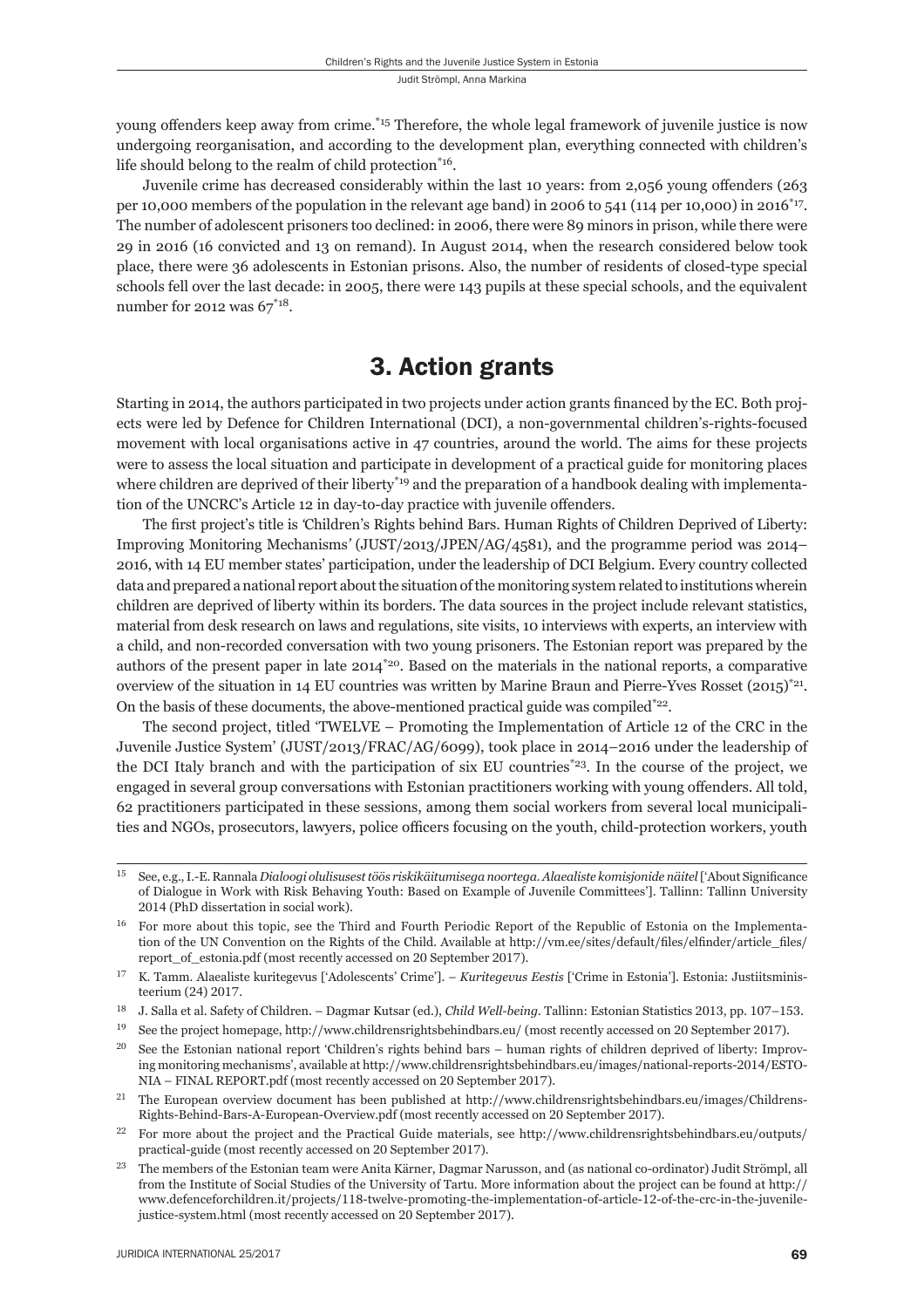workers, secretaries of some juvenile committees, one representative from the Ministry of Justice, and the head of the Ombudsman's Office of the Department of Children. All interviews and group conversations were audio-recorded and later transcribed. During the field visits, field notes were taken. All these data were analysed by means of qualitative thematic analysis methods<sup> $*24$ </sup>. On the basis of the training sessions, the handbook for professionals working in the relevant domain in EU countries was developed<sup>\*25</sup>.

## 4. Findings and discussion

In Estonia, young offenders may be isolated in six distinct kinds of institution: 1) closed-type special schools for children with behavioural problems<sup>\*26</sup>, 2) special shelters for children with alcohol or drug addiction<sup>\*27</sup>, 3) closed-access departments of psychiatric hospitals, 4) welfare institutions for mentally disabled children, 5) the Youth Department of Viru Prison (boys) and of Tallinn Prison (girls), and 6) 'arrest houses' / 'arrest chambers'. In the event that unaccompanied children who are asylum-seekers are detained, they would be placed in a substitute home that is not a closed institution.<sup>\*28</sup> Some of the institutions are specifically youth institutions; others are special departments within 'adult' institutions where children are separated from adults. One of the first demands under international regulations for juvenile justice systems is that adolescents be separated from adult offenders. Estonia follows this principle in general, but there are still problems with this demand. At the arrest houses, for example, the placement of children is handled in such a manner that they do not share a cell with adults. When there is just one person under 18 in the arrest house, fulfilling the demand for separation means that this person will be alone in the cell. Even in cases wherein there is a separate unit for children at an adult institution, as with Viru Prison, the arrangements are not without problems. Being placed in the same prison where adult criminals are serving their punishment creates a self-image of being one of the prisoners. Such a 'prisoner' identity stigmatises children and has an important negative effect on their personal development.

The conditions in the youth department of Viru Prison are sufficient to guarantee prisoners' well-being: the living conditions and equipment are good, rooms are clean, and the boys are placed there alone or in pairs. Every room has a water top and toilet separate from the rest of the space. There are nicely equipped classrooms, rooms for handicrafts, and a library, and well-appointed sports grounds exist outside the building, suitable for playing football and basketball. There is a problem only in that most rooms for leisure activities are used as motivation tools; for instance, when the boys behave well, they can go out and play football, or go to the library and get a book, or use the room for handicrafts. The reason for not using the sports grounds and equipment on an everyday basis, according to the staff, is that, because, prisoners are aggressive and break the equipment or steal materials, their access to all these good opportunities is limited. Staff members also mentioned that boys at the prison are full of energy and for them it would be better to work somewhere in the forest or in agriculture, where they can channel that energy into a positive activity. But because the boys are aggressive and break the rules, damaging the equipment etc., they are locked up in their cells for days. This forms a vicious circle: the more the boys are closed away in their rooms, the more violent they are. International research shows that misconduct, especially violent misconduct, is a natural reaction to the deprivation, stress, and oppression following incarceration\*29 and is more commonplace in young inmates than in the general population\*30.

<sup>&</sup>lt;sup>24</sup> D. Ezzy. *Qualitative Analysis: Practice and Innovation*. London: Routledge 2002.

<sup>&</sup>lt;sup>25</sup> The TWELVE handbook is available in English at http://www.defenceforchildren.it/files/training\_module\_twelve.compressed.pdf (most recently accessed on 20 September 2017).

Until 2015, there were two special schools in Estonia, one for male and the other for female young people with behavioural problems. In that year, the two special schools were merged into a single institution and a name change was made accordingly. Despite the closed character of the institution, which carries out 24/7 supervision of residents, the treatment emphasises rehabilitation through education and therapy.

At the Children's Shelter in Tallinn; see http://lasteturva.ee/?page\_id=160&lang=et (in Estonian) (most recently accessed on 20 September 2017).

 $28$  More about the Estonian system can be found in the national report for 2014.

<sup>&</sup>lt;sup>29</sup> See I. Lambie, I. Randell (see Note 7); A. van der Laan, V. Eichelsheim. Juvenile adaptation to imprisonment: Feeling of safety, autonomy and well-being, and behaviour in prison. – *European Journal of Criminology* 10 (2013) 4, pp. 424–443.

ɴɱ C.M. Anderson, A.S. Ranckin. The relation between argumentativeness, verbal aggressiveness, and communication satisfaction in incarcerated male youth. – *The Prison Journal* 87 (2007) / 3, pp. 328–343. – DOI: http://dx.doi. org/10.1177/0032885507304433.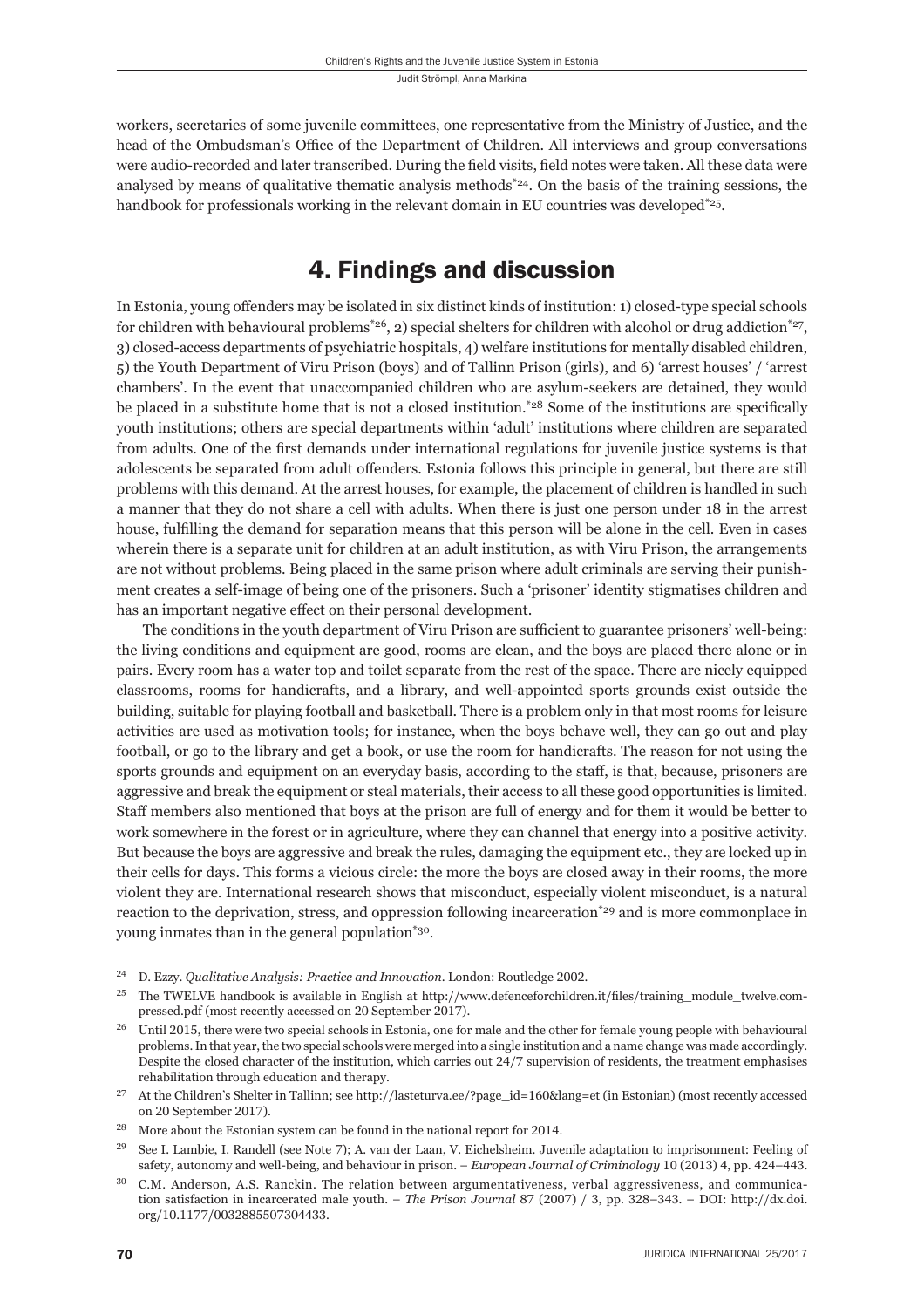Limitation of physical well-being is not the worst thing that can happen to young people in prison. Worse is limitation of contact with the outside world. Young prisoners in Estonia are much more isolated than their peers in other EU countries. One of the possibilities for maintaining contact with the community involves using volunteers, NGOs, and other organisations in the rehabilitation process. In comparison to Italy, Spain, or Belgium, where volunteers play a significant role in the process of rehabilitation of young people at youth detention centres\*31, in Estonia the non-governmental sector has little part in the rehabilitation process of young offenders. In Estonian prisons, all rehabilitation work is done by official staff. The Council of Europe and international organisations emphasise that social contacts with family and the outside world for young people deprived of their liberty constitute one of the most important rights\*32. The literature pays attention to the fact that in correctional institutions young people communicate more with peer offenders, with communication with non-delinquent youth being almost entirely absent. This all rather supports antisocial behaviour<sup>\*33</sup>. The problem could be lessened via intensive communication of imprisoned children with educators, psychologists, social workers, other staff, family members, and volunteers. Good practice is followed when educators or other contact persons spend time with the children, participating in and sometimes organising their activities (cooking, reading, playing games, working on homework, etc.). Such a model of communication is already used by the special school in Estonia, while the youth prison still needs to make some changes in this respect.

The rehabilitation work at prisons focuses not so much on the child's well-being and rights as on the safety of society. That is why the emphasis is on risk assessment for the child. On the basis of this risk assessment, a rehabilitation plan is prepared for every prisoner that includes co-operation with the local authorities and with the child's family (or the institution taking the family's place). At the time of the research, there was a plan to use multidimensional family therapy for young prisoners if possible\*34.

All juveniles in prison are obliged to attend school; therefore, the child's right to education is honoured in Estonian prisons. Additionally, as the head of the department stated when interviewed, also vocational training in cooking, room-service work, soldering, and carpentry is available to the young prisoners.

The situation in special educational institutions is different. The physical environment is not so closed: children's isolation here means, first of all, permanent supervision by staff members and not closed rooms. Pupils at special schools can have much more contact with the outside world, and the outside world has more access to the institution. This includes volunteers and various NGOs and professionals working for children's well-being.

From the conversations with children in prison and at the special school, we could learn that they are informed about human rights; however, this is quite an abstract notion for them, one they cannot tie in with their day-to-day life. In particular, children are not always informed about their right to complain<sup>\*35</sup>. If they are told of the right to complain, the procedure described requires filing a written complaint. Although formally the possibility to complain exists, presenting a written complaint necessitates quite a high level of literacy and other skills, which these children do not possess.

When a child writes a letter of complaint, it will be directed to the staff of the closed institution. Children are not informed about the option of complaining to independent organisations such as the children's ombudsman or child-protection entities. According to the staff , the reason for the procedure utilised is that the staff members have real power to resolve the problem and correct mistakes at the institution. Nonetheless, children do not complain, because they are afraid of the staff members who have power to punish them and even more of other children – because the reason for the complaint is often violence between inmates.

Often children do complain about small things such as food that they can control. For example, children in prison complained that the portions are too small / are not enough for them or they wish fore more desserts or sweet items. However, rules and regulations established by the institution that limit children's rights – for example, restricting their access to fresh air, to physical exercises in the yard, to engaging

<sup>&</sup>lt;sup>31</sup> For more information, see the national reports, which are available via http://www.defenceforchildren.it/risorse/ pubblicazioni/134-twelve-rapporti-nazionali.html (most recently accessed on 20 September 2017).

<sup>&</sup>lt;sup>32</sup> See U. Kilkelly. *Children's Rights and the European Committee for the Prevention of Torture*. Council of Europe 2012.

<sup>&</sup>lt;sup>33</sup> I. Lambie, I. Randell (see Note 7).

<sup>&</sup>lt;sup>34</sup> Today, both prisons and the special school use multi-dimensional family therapy (MDFT), which serves as one of the best-working methods for rehabilitation of children deprived of liberty.

<sup>&</sup>lt;sup>35</sup> In the statutes of Maarjamaa Hariduskollegium, for example, there is no language about a right of the pupil to present complaints.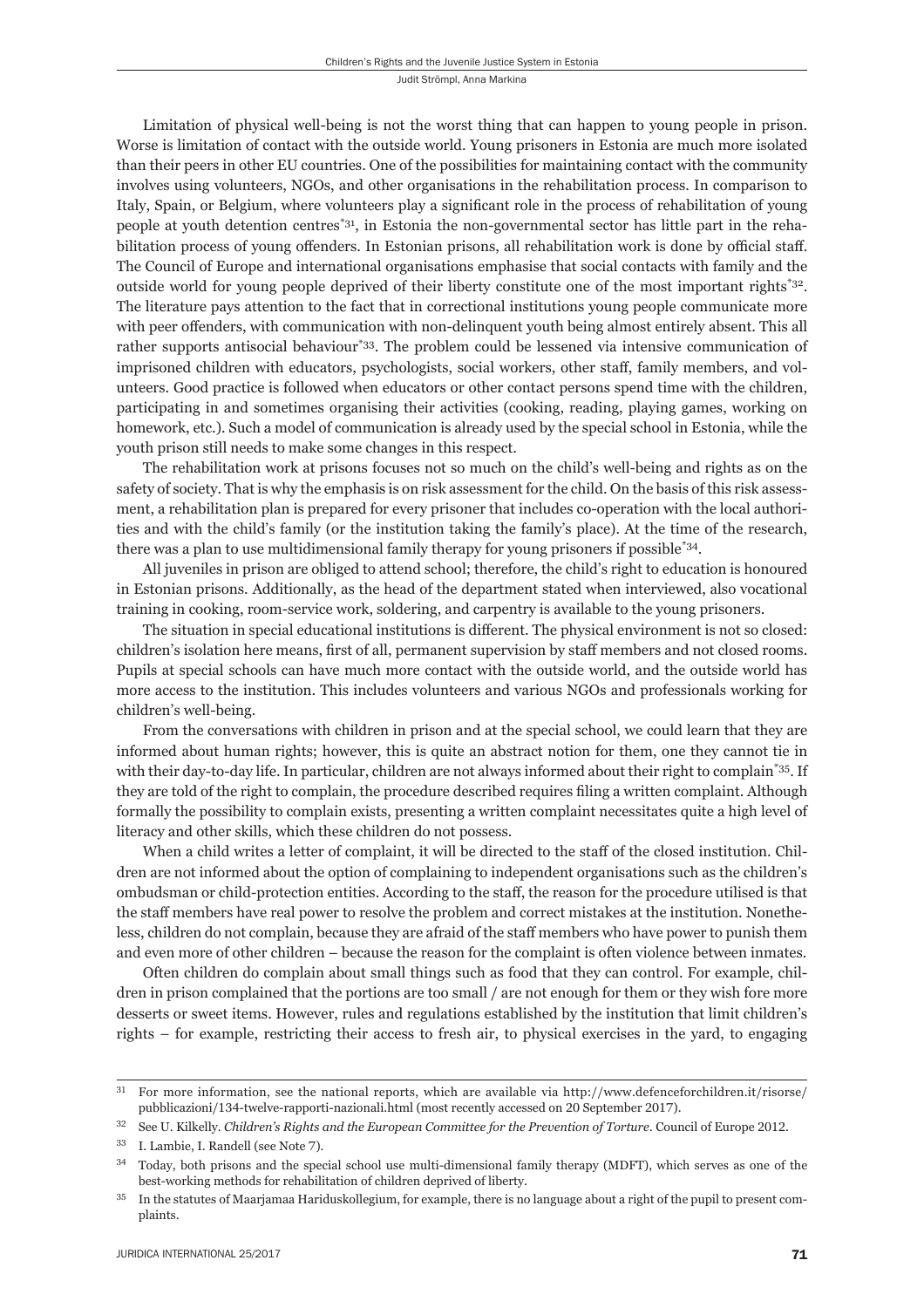in sport, to contact with volunteers from outside the prison, and to obtaining information from different sources – are perceived by the children as givens and are taken for granted as being part of the institution's regime. Therefore, one cannot take lack of inmate complaints as an adequate indication of the extent to which children's rights are abridged by the institution.

As was mentioned above, alongside protection and provision, participation is one of the most important of children's rights. However, children in detention are still highly limited in respect of exercising this right. The UNCRC's Article 12 (on the right to be heard) and, in combination with it, some connected articles – e.g., those on the right to freedom of expression (Art. 13); freedom of thought, conscience, and religion (Art. 14); freedom of association (Art. 15); access to information and materials from diverse sources (Art. 17); rest and leisure (Art. 31); and challenging the legality of the deprivation of liberty (Art. 37) – encompass the right of the child to participation. Without really carrying these rights through into practice in the dayto-day life of every child, we cannot hope that one day we will have a self-conscious, responsible adult<sup>\*36</sup>. Therefore, when today we put a child behind bars, we have to think very carefully about the opportunities for participation. The highly structured and restrictive environment of prisons and other closed institutions that give too little opportunity to an individual to participate in decision-making rather cramps the development of an independent and responsible person\*37. Building a system that will respect children's rights and ensure each child's development and rehabilitation is not possible without competent specialists. A specialist working with children in closed institutions has to have solid knowledge of children's development, social pedagogy, communication skills, and both national and international law. Our research revealed that some practitioners doubted whether young offenders deserve the same rights as other children. This finding demonstrates the need for training in the provisions of the UNCRC for specialists working with children. We also concluded that the principles of the convention should be introduced and explained to all actors involved in the process of rehabilitation of young offenders, including their teachers, parents or the equivalent, and the children themselves.

The importance of children's participation is not only required by the UNCRC but also perceived by the experts as an important part of the rehabilitation process. The interviews with practitioners highlighted the importance of interpersonal communication. According to the specialists, there is need to stop the 'onedirection communication' in which adults, especially teachers, lawyers, or police officers, simply declare their thoughts and do not listen to the child. Many practitioners, though, brought up as a problem also the low level of children's communication skills and self-expression ability. International research too emphasises the importance of interactions within the correctional institutions for better adaptation of young offenders, with good relations with staff members being cited as especially important\*38. To exercise their right to participate and to be heard, children should be assisted in development of their interpersonal communication and self-expression skills.

The specialists stressed that a juvenile justice system shall focus on solving problems, not just punishing young offenders. A truly caring professional should not work routinely and has to remain aware that no two cases are similar – every case and every child is unique and requires unique understanding. Focusing on each child's own story and on telling one's story should be everyday practice in working with young offenders. This approach would guarantee respect for children's rights, including the best interests of the child, with attention to the right to participate, that to be heard, and that to be treated with dignity and respect.

#### 5. Conclusions

Estonia was eager to sign on to international acts and standards, but changing the system requires time and effort. Participation in the action-grant work gave us good opportunities to engage with professionals both in Estonia and in partner countries in the EU and discuss such important topics as working with young offenders from the angle of a rights-based approach.

<sup>&</sup>lt;sup>36</sup> See, e.g., Tom D. Campbell (Note 8). The author analyses the connections among three facets of the rights of the child: rights as a human being, as a child or young person in the here and now, and as a future adult.

 $37$  J. Lane et al. Adult versus juvenile sanctions: Voices of incarcerated youths. – Crime & Delinquency 48 (2002) / 3, pp. 431– 455. – DOI: http://dx.doi.org/10.1177/0011128702048003004.

<sup>38</sup> A.van der Laan, V. Eichelsheim (see Note 29).